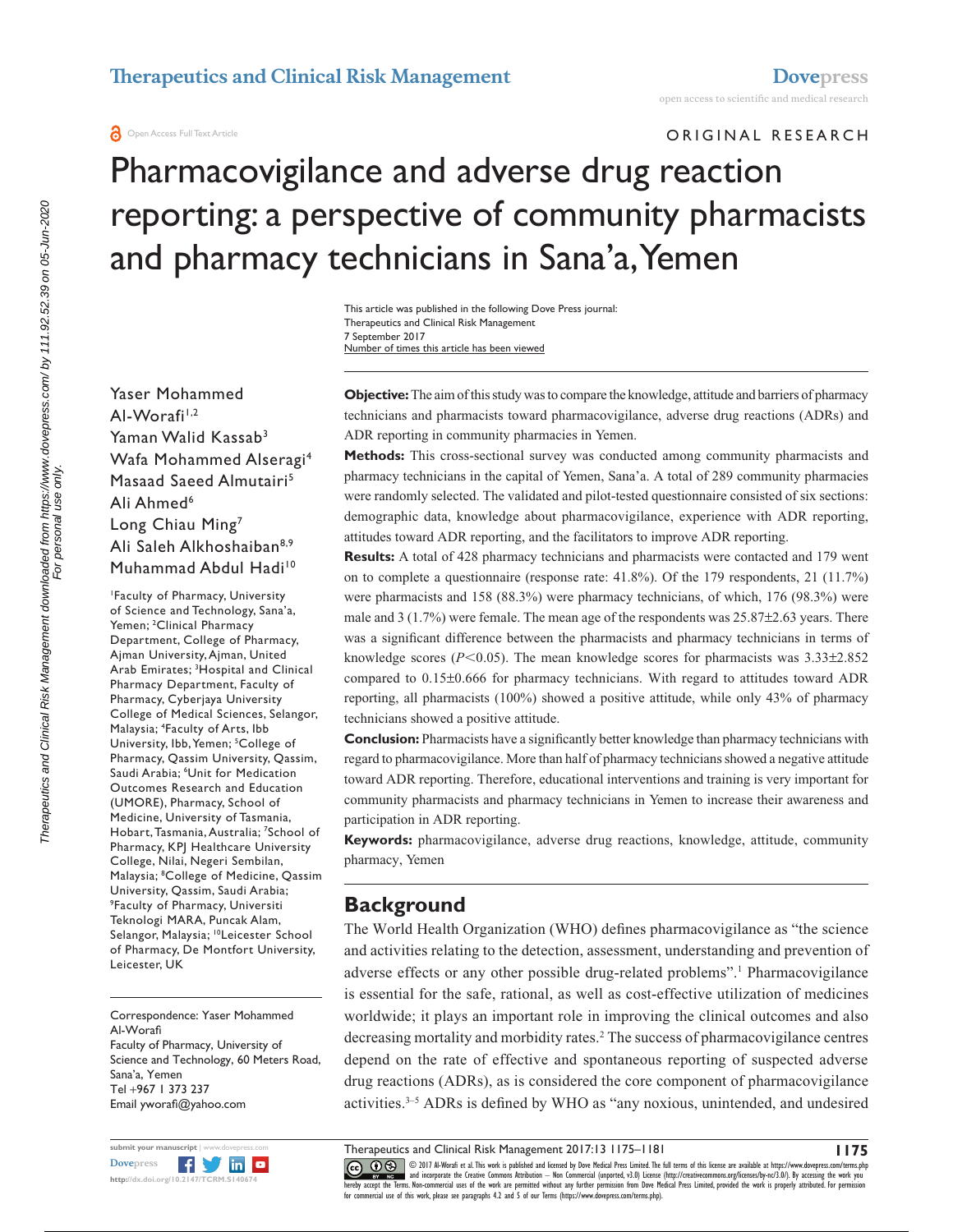effect of drug that occurs as a result of treatment with drug at normal doses used in man for diagnosis, prophylaxis, and treatment".<sup>6</sup> ADRs are considered a major cause of patients' morbidity, mortality, hospital admissions, as well as increasing length of hospitalization and cost of treatment.<sup>6</sup> Literature demonstrates the importance of involving pharmacists in ADR reporting and considered pharmacists the most valuable sources of spontaneous reporting of ADRs.<sup>7-9</sup>

Community pharmacies in Yemen are considered as the most accessible and affordable health care facility to patients. This gives both licensed community pharmacists (BPharm holders) and pharmacy technicians working under the pharmacists supervision (diploma holders) the opportunity to detect and report ADRs more than any other health care professional.10,11 The Yemeni Pharmacovigilance Centre in Yemen was established in the capital, Sana'a, in early 2011 serving as a national centre to collect, compile and analyze data on ADRs; identification of risk factors and possible mechanisms underlying adverse reactions; as well as drug quality surveillance.<sup>12</sup>

Underreporting is considered one of the major challenges of the Yemeni Pharmacovigilance Centre. ADR knowledge among health care professionals is one of the major factors affecting ADRs reporting. Pharmacists, as well as other health care professionals, cannot participate effectively in ADR reporting without sufficient knowledge of ADRs and ADR reporting process. Literature review shows that health care professionals, including pharmacists, have a poor knowledge regarding pharmacovigilance.13,14 There is a lack of studies about knowledge and attitude of community pharmacy technicians toward pharmacovigilance and ADR reporting in Yemen. Therefore, the aim of this study was to assess the knowledge, attitude and barriers of community pharmacists, as well as pharmacy technicians, toward pharmacovigilance, and ADR reporting in Yemen.

#### **Methods**

A cross-sectional study was conducted over a period of 3 months among community pharmacists and pharmacy technicians in Sana'a, Yemen.

#### Sample size

According to the annual reports of the Ministry of Public Health and Population 2011, there were 1,160 community pharmacies in the capital, Sana'a.14,15 Based on this report, a random sample of 289 community pharmacies were selected, this was to have an estimate of precision at a 95% confidence interval (CI), with  $\alpha=0.05$ .

#### Study tools

This cross-sectional survey was conducted using a selfadministered questionnaire given face-to-face by the researchers. The questionnaire was developed and validated based on the information from literature. $16-18$ 

The questionnaire was pilot tested on a convenience sample of 6 pharmacists and 4 pharmacy technicians to test the validity of the questionnaire. The final questionnaire comprised of six sections. Section one included the demographic characteristics of respondents, qualifications and experience. Section two included ten open ended questions to evaluate the knowledge of the participants toward pharmacovigilance, ADRs and ADR reporting. Section three contained two questions exploring the experience of participants with ADRs and its reporting. Section four was looking at the attitude of participants toward pharmacovigilance and ADR reporting. Section five looked at determining the barriers of reporting ADRs. Section six aimed at exploring the factors that would encourage community pharmacy technicians in Yemen to report ADRs.

A score of 1 and 0 was given for each correct or incorrect answer, respectively, the total score for each participant was the summation of the scores in each section. In the knowledge section, scores could range from zero to ten and were trichotomized into three levels: good knowledge (score  $\geq$ 7), moderate knowledge (score 5–6), and poor knowledge (score  $\leq 4$ ). Regarding attitudes, barriers, and factors that encourage ADRs reporting, a 4-point Likert scale was used (A: agree; SA: strongly agree; D: disagree; and SD: strongly disagree).

The attitude evaluation had a maximum score of 13. A score of 1 and 0 was given for each positive (strongly agree, agree) or negative answer (disagree, strongly disagree), respectively. Total scores were calculated for each participant. A total score  $>7$  was considered as a positive attitude, a score  $\leq$ 7 were considered as a negative attitude.

All community pharmacy technicians without an appropriate certification or diploma in pharmacy were excluded from this study.

#### Ethical approval

This study was approved by the Ethics Committee of University of Science and Technology, Yemen, and also by the managers of the enrolled community pharmacies. Furthermore, all respondents were fully informed and gave their written informed consent before participating in the study.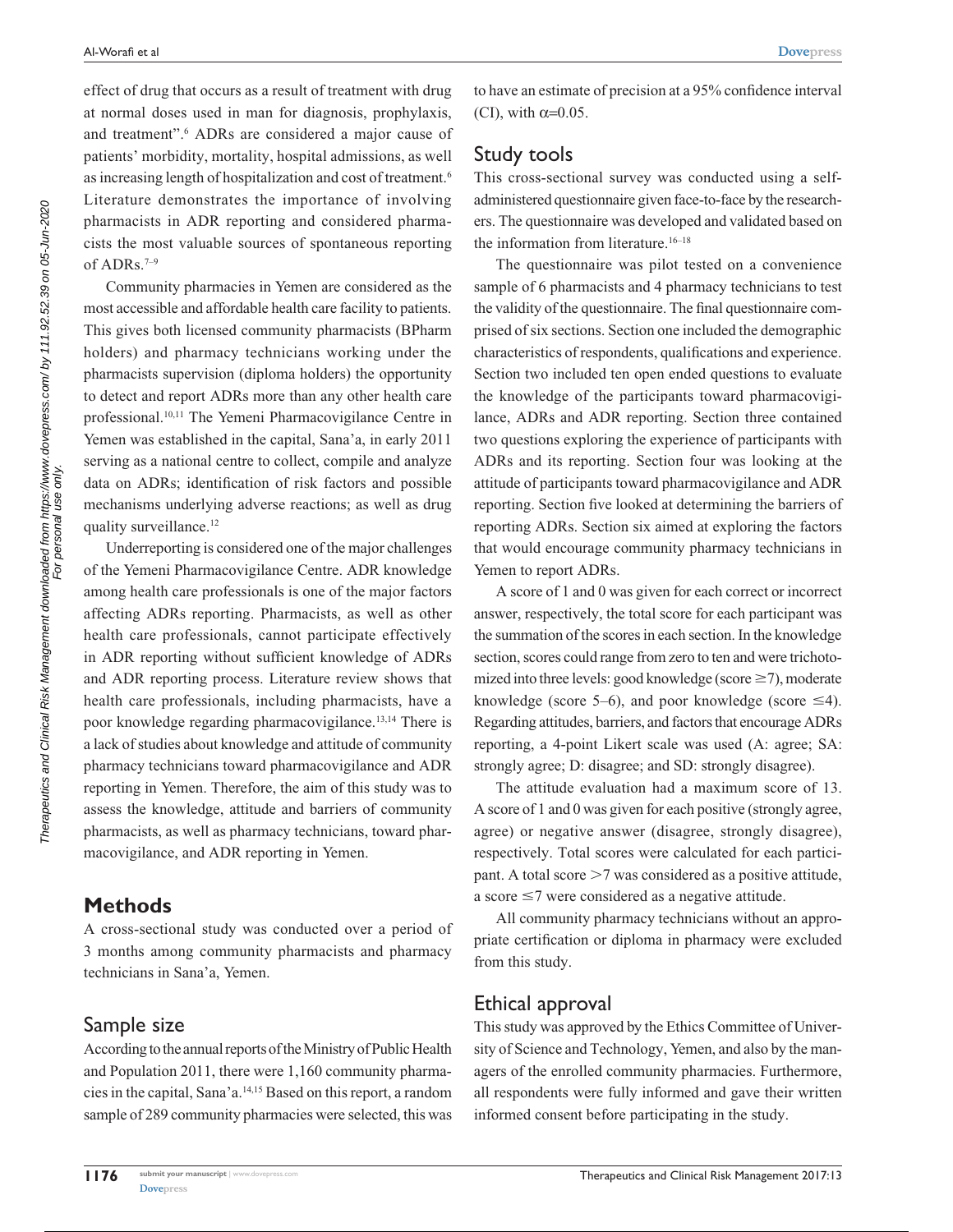#### Statistical analysis

Demographic variables and experiences of participants included in the study were examined on a descriptive basis. Percentages and frequencies were used for the categorical variables, while mean and standard deviation were calculated for the continuous variables. To examine for differences between pharmacists and pharmacy technicians in terms of knowledge, attitude and barriers to ADRs reporting, a Student's *t*-test was used to compare continuous variables, whereas a Pearson's chi square test/Fisher's exact test was used to compare categorical variables. All analyses were performed using SPSS statistical software version 18 (SPSS Inc., Chicago, IL, USA). *P*-values <0.05 was considered to indicate statistical significance.

#### **Results**

A total of 428 community pharmacists and pharmacy technicians were contacted, with 179 completing the questionnaire. Of the 179 respondents, 21 (11.7%) were pharmacists and 158 (88.3%) were pharmacy technicians, of which 176 (98.3%) were male and 3 (1.7%) were female. One-hundred-and-seventy-seven respondents (98.9%) had graduated in Yemen. The mean age of the respondents was 25.87±2.63 years. A majority of the respondents (108 [60.3%]) had  $\leq$ 3 years work experience while 71 respondents (39.7%) had  $>3$  years work experience.

# Knowledge about pharmacovigilance, ADRs and ADR reporting in Yemen

Findings of this study showed significant differences between the pharmacists and pharmacy technicians in terms of understanding the concept and importance of pharmacovigilance, ADRs and its type, the difference between ADRs and side effects, who should report ADRs, the reporting procedures, establishment year, and the location of the Pharmacovigilance Centre in Yemen  $(P<0.05)$ . The pharmacists answered the knowledge related questions better than pharmacy technicians. There was no significant difference between pharmacists and pharmacy technicians with regard to the question "What is the objectives of the Pharmacovigilance Centre in Yemen?" (P=0.117), with only one pharmacist answering this question correctly. There was a significant difference between the pharmacists and pharmacy technicians in terms of knowledge total scores  $(P<0.05)$ . The mean knowledge scores for pharmacists was 3.33±2.852 compared to 0.15±0.666 for pharmacy technicians. There was a significant difference between the pharmacists and pharmacy technicians in terms of good knowledge  $(P<0.05)$ . Five pharmacists (23.8%) had good knowledge, while two (1.3%) pharmacy technicians had moderate knowledge, and 98.7% had poor knowledge. Table 1 shows the comparison between pharmacists and pharmacy technicians in terms of knowledge related questions.

## ADR reporting experience among community pharmacists and pharmacy technicians in Yemen

The findings of this study showed that no pharmacy technicians and only nine pharmacists (42.9%) had observed ADRs in their practice. The most common ADRs they detected were allergy and diarrhea. However, no ADRs were reported.

**Table 1** Comparison between pharmacists and pharmacy technicians in terms of knowledge related questions

| <b>Knowledge questions</b>                                       | <b>Pharmacists</b> | <b>Pharmacy</b>  | P-value* |
|------------------------------------------------------------------|--------------------|------------------|----------|
|                                                                  | $(N=21)$ ,         | technicians      |          |
|                                                                  | $n$ (%)            | $(N=158)$ ,      |          |
|                                                                  |                    | $n$ (%)          |          |
| What is pharmacovigilance?                                       | 5(23.8)            | 2(1.3)           | $0.001*$ |
| What is ADRs?                                                    | 12(57.1)           | 2(1.3)           | $0.001*$ |
| How does an ADR differ from a side effect?                       | 12(57.1)           | 2(1.3)           | $0.001*$ |
| What are the types of ADRs?                                      | 5(23.8)            | 0(0)             | $0.001*$ |
| Why is pharmacovigilance important?                              | 5(23.8)            | (0.6)            | $0.001*$ |
| Who should report ADRs?                                          | 21(100)            | 14(8.9)          | $0.001*$ |
| How should a report on ADRs be done?                             | 5(23.8)            | 2(1.3)           | $0.001*$ |
| When was the Pharmacovigilance Centre in Yemen established?      | 2(9.5)             | 0(0)             | $0.013*$ |
| Where is the location of the Pharmacovigilance Centre in Yemen?  | 2(9.5)             | 0(0)             | $0.013*$ |
| What is the objectives of the Pharmacovigilance Centre in Yemen? | (4.8)              | 0(0)             | $0.117*$ |
| Total score, mean $\pm$ SD                                       | $3.33 \pm 2.852$   | $0.15 \pm 0.666$ | $0.001*$ |
| Good knowledge score                                             | 5(23.8)            | 0(0)             | $0.001*$ |
|                                                                  |                    |                  |          |

**Note:** \*Chi-square test or Fisher's Exact test.

**Abbreviation:** ADRs, adverse drug reactions.

For personal use only.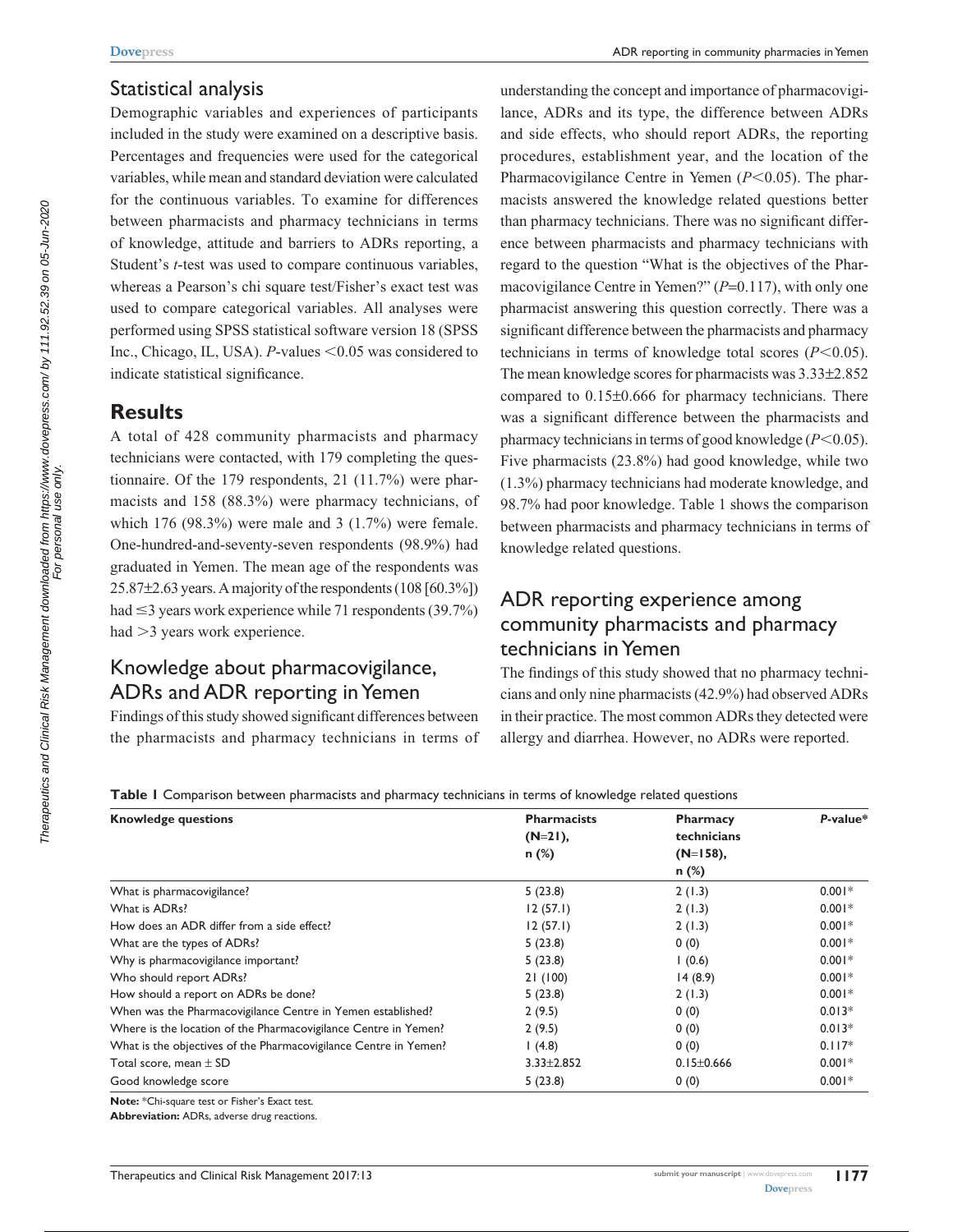### Attitude of community pharmacy technicians in Yemen toward pharmacovigilance and ADRs reporting

The findings of this study showed no significant difference between the pharmacists and pharmacy technicians in terms of attitude toward the question "I believe that pharmacovigilance is important" (*P*=0.11). The majority of pharmacists (61.9%) believed that pharmacovigilance is important, while only 43% pharmacy technicians believed that pharmacovigilance is important. There was a significant difference between pharmacists and pharmacy technicians in terms of believing that reporting ADRs is part of their professional duties ( $P$ <0.05). The majority of pharmacists (76.2%) felt that reporting ADRs was part of their professional duties compared to only 27.2% of pharmacy technicians. There was no significant difference between the pharmacists and pharmacy technicians in terms of attitude toward the question "I have to be sure the ADR is related to the drug before reporting" (*P*=0.14). There was a significant difference between the pharmacists and pharmacy technicians in terms of attitude toward reporting ADRs related to over the counter products  $(P<0.05)$ . Only five pharmacists  $(23.8\%)$  said that they would report an event, while only two pharmacy technicians (1.3%) said that they would report it. There were no significant differences between pharmacists and pharmacy technicians in terms of attitude toward reporting ADRs that caused hospitalization, life-threatening situations, a congenital anomaly, persistent disability or incapacity, or death (*P*=1.00).

The majority of pharmacists, as well as pharmacy technicians, said that they would report these ADRs. There was a significant difference  $(P<0.05)$  between pharmacists and pharmacy technicians in terms of attitude toward the following questions: "I report to get more insight into ADR questions that I come across in my practice"; "I report to show the patient that their concern is being taken seriously"; "I always report ADRs because it is part of pharmaceutical care" and "Consulting the physician is important before reporting an ADR". Generally, pharmacists showed better attitudes toward the above four mentioned questions than pharmacy technicians. There was a significant difference between the pharmacists and pharmacy technicians in terms of attitude total scores  $(P<0.05)$ . There was a significant difference between pharmacists attitude mean score (9.62 $\pm$ 2.50) and pharmacy technicians attitude mean score (6.56 $\pm$ 1.79) (*P*<0.05). All pharmacists had a positive attitude while only 68 (43%) of pharmacy technicians had a positive attitude toward pharmacovigilance and ADR reporting. Table 2 shows the comparison between pharmacists and pharmacy technicians in terms of attitude related questions.

#### Association between good knowledge and positive attitude

The findings of this study showed that there was a significant association  $(P<0.05)$  between good knowledge and a positive attitude toward reporting ADRs.

**Table 2** Comparison between pharmacists and pharmacy technicians in terms of attitude related questions

| <b>Attitude questions</b>                                                             | Pharmacists,<br>$(N=21)$ , | <b>Pharmacy</b><br>technicians | P-value    |
|---------------------------------------------------------------------------------------|----------------------------|--------------------------------|------------|
|                                                                                       | $n$ (%)                    | $(N=158)$ ,                    |            |
|                                                                                       |                            | $n$ (%)                        |            |
| I believe that pharmacovigilance is important                                         | 13(61.9)                   | 68 (43)                        | $0.110*$   |
| Reporting ADRs is part of the professional duties of a pharmacist/pharmacy technician | 16(76.2)                   | 43 (27.2)                      | $< 0.05*$  |
| I have to be sure the ADR is related to the drug before reporting                     | 21(100)                    | 137(86.7)                      | $0.140*$   |
| I do not report ADRs of OTC products supplied by my pharmacy                          | 5(23.8)                    | 2(1.3)                         | $< 0.05*$  |
| I report an ADR that causes:                                                          |                            |                                |            |
| Hospitalization                                                                       | 21(100)                    | 151(95.6)                      | $1.000*$   |
| A life-threatening situation                                                          | 21(100)                    | 151(95.6)                      | $1.000*$   |
| A congenital anomaly                                                                  | 21(100)                    | 151(95.6)                      | $1.000*$   |
| Persistent disability or incapacity                                                   | 21(100)                    | 151(95.6)                      | $1.000*$   |
| Death of the patient                                                                  | 21(100)                    | 151(95.6)                      | $1.000*$   |
| I report to get more insight into ADR questions that I come across in my practice     | 5(23.8)                    | 4(2.5)                         | $< 0.05*$  |
| I report to show the patient that their concern is being taken seriously              | 5(23.8)                    | 4(2.5)                         | $< 0.05*$  |
| I will report ADRs because it is part of pharmaceutical care                          | 16(76.2)                   | 20(12.7)                       | $< 0.05*$  |
| Consulting the physician is important before reporting an ADR                         | 16(76.2)                   | 3(1.9)                         | $< 0.05*$  |
| Total score, mean $\pm$ SD                                                            | $9.62 \pm 2.500$           | $6.56 \pm 1.790$               | $<$ 0.05** |
| Positive attitude score                                                               | 21(100)                    | 68 (43)                        | $< 0.05*$  |

**Notes:** \*Chi-square test or Fisher's Exact test; \*\*Independent *t*-test.

**Abbreviations:** ADRs, adverse drug reactions; OTC, over the counter.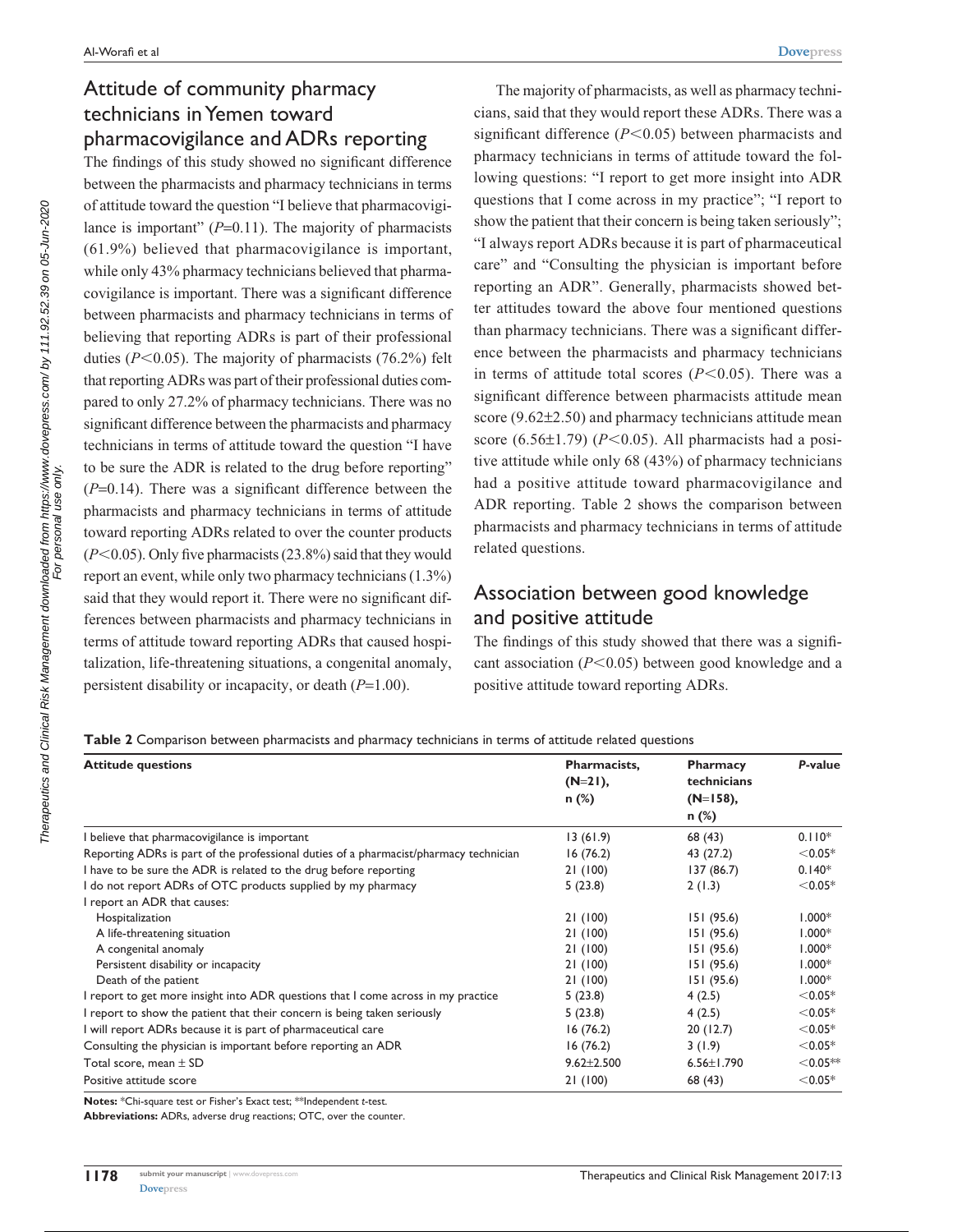**Table 3** Comparison between pharmacists and pharmacy technicians in terms of barriers to ADR reporting questions

| <b>Barrier to ADRs reporting questions</b>                                                    | <b>Pharmacists</b><br>$(N=21)$ , | Pharmacy<br>technicians<br>$(N=158)$ , |  |
|-----------------------------------------------------------------------------------------------|----------------------------------|----------------------------------------|--|
|                                                                                               | Agree; $n$ $%$                   |                                        |  |
|                                                                                               |                                  | Agree; $n$ $%$                         |  |
| I don't report ADRs because reporting form is not available                                   | 6(28.6)                          | 146(92.4)                              |  |
| I don't report ADRs because I don't know the address where these reports should be sent       | 9(42.9)                          | 146(92.4)                              |  |
| The reporting form is too complicated                                                         | 8(38.1)                          | 125(79.1)                              |  |
| Reporting ADRs is time consuming                                                              | 8(38.1)                          | 142 (98.9)                             |  |
| All serious ADRs are detected before registration                                             | 16(76.2)                         | 157 (99.4)                             |  |
| I don't report ADRs because I want to publish about them myself                               | 2(9.5)                           | 158(100)                               |  |
| I don't report ADRs because I am not convinced about the confidential handling of the reports | 2(9.5)                           | 18(11.4)                               |  |
| I don't report ADRs because I fear it may harm the confidence of my patients                  | 3(14.3)                          | 91(57.6)                               |  |
| I don't report because I find it difficult to admit that the patients have been harmed        | 21(100)                          | 19(12)                                 |  |
| I don't report because reporting may give the impression that I am ignorant concerning ADRs   | 21(100)                          | 17(10.8)                               |  |
| I don't report because I fear legal liability for the reported ADRs                           | 4(19)                            | 12(7.6)                                |  |
| I am not motivated to report                                                                  | 10(47.6)                         | 132(83.5)                              |  |
| I don't report because I have insufficient clinical knowledge                                 | 3(14.3)                          | 127(80.4)                              |  |
| I don't report because I don't know how to report ADRs                                        | 16(76.2)                         | 147 (93)                               |  |
| I don't report because I am not convinced the ADRs is caused by the drug                      | 8(38.1)                          | 119(75.3)                              |  |

Barriers of ADR reporting

There was a significant difference between pharmacists and pharmacy technicians in terms of reported barriers in this study (Table 3). The most commonly given reasons for not reporting ADRs by community pharmacists were: "I don't report because I find it difficult to admit that the patient has been harmed" (100%); "I don't report because reporting may give the impression that I am ignorant concerning ADRs" (100%) and "All serious ADRs are detected before registration" (76.2%). The most commonly given reasons for not reporting ADRs by pharmacy technicians were reported: "All serious ADRs are detected before registration" (99.4%); "Reporting ADRs is time consuming" (98.9%); "I don't report ADR because reporting forms are not available" (92.4%); "I don't report because I have insufficient clinical knowledge" (80.4%) and "I don't report ADRs because I don't know the address where these reports should be sent" (92.4%). Table 3 shows the comparison between pharmacists and pharmacy technicians in terms of barriers related questions.

#### Factors encouraging ADR reporting

The findings of this study showed that the factors to encourage ADRs reporting were attending course or workshops, educational materials, more attention to ADR reporting in pharmacy curriculum, simplification of reporting procedure, and promoting reporting as a part of professional duty. Table 4 shows the comparison between pharmacists and pharmacy technicians in terms of factors encouraging ADRs reporting questions.

## **Discussion**

This study aimed to investigate the knowledge, attitude and barriers of both community pharmacists and pharmacy technicians toward pharmacovigilance, ADRs and ADR reporting in Yemen. This issue is very important to research in order to identify the required interventions so that the spontaneous ADR reporting can be improved, as both pharmacists and pharmacy technicians cannot participate effectively in ADR reporting without sufficient knowledge about pharmacovigilance and reporting process.

The concept of pharmacovigilance in Yemen is relatively new as until recently there was only a minimum exposure

**Table 4** Comparison between pharmacists and pharmacy technicians in terms of factors that encourage ADRs reporting

| <b>Factors encouraging ADR</b><br>reporting                            | <b>Pharmacists</b><br>$(N=21)$ ,<br>Agree; $n$ $%$ ) | Pharmacy<br>technicians<br>$(N=158)$ ,<br>Agree; $n$ $%$ |
|------------------------------------------------------------------------|------------------------------------------------------|----------------------------------------------------------|
| I will report if:                                                      |                                                      |                                                          |
| I attended courses or workshops to<br>understand the reporting process | 21(100)                                              | 127 (80.4)                                               |
| I received materials to understand<br>the reporting process            | 21(100)                                              | 127(80.4)                                                |
| ADR reporting is taught in university                                  | 21 (100)                                             | 158 (100)                                                |
| The reporting procedure is simplified                                  | 21(100)                                              | 124 (87.5)                                               |
| It is part of the professional duty                                    | 21(100)                                              | 158 (100)                                                |
| There is an incentive                                                  | 10(47.6)                                             | 132 (83.5)                                               |
| I receive more feedback through<br>mailings                            | 13(61.9)                                             | 34(21.5)                                                 |
| It is a compulsory report                                              | 15 (71.4)                                            | 57 (36.1)                                                |

**Abbreviation:** ADRs, adverse drug reactions.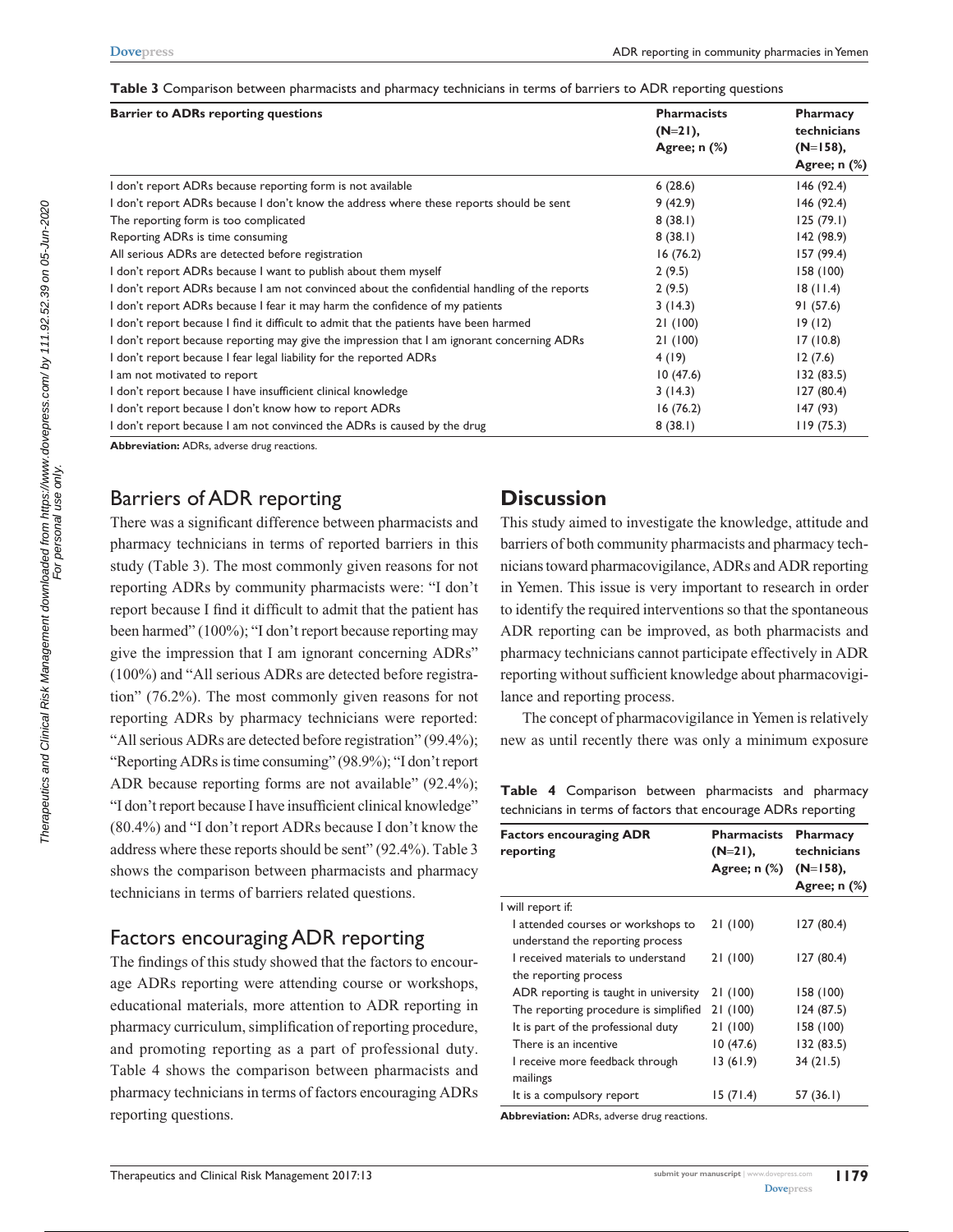given during the training of pharmacy or medical students. The national Yemeni Pharmacovigilance Centre was only established in early 2011, which is considered late in comparison to other countries in the region. Few studies have investigated the knowledge, attitude and practice of community pharmacists toward ADRs and its reporting in Arabic countries, with none of these studies in Yemen.<sup>7,19,20</sup>

The results of this study show that the majority of community pharmacies in Yemen is run by pharmacy technicians (88.7%), which is consistent with previous reports. $10,11$ These reports state that pharmacy practice in Yemen faces major challenges to move toward providing better pharmaceutical care due to a number of reasons including that the number of pharmacists working in community pharmacies is insuffiecent.<sup>10,11</sup> The results of these studies show that the majority of pharmacists and pharmacy technicians in Yemeni community pharmacies were male (98.3%), which is similar to a previous study, $21$  and could be due to the fact that  $70\%$ of pharmacy students in Yemen are males.

## Knowledge about pharmacovigilance, ADRs and ADR reporting in Yemen

Only five pharmacists (23.8%) had a good knowledge toward pharmacovigilance, ADRs and ADR reporting, while no pharmacy technicians met the "good knowledge" criteria. This is a similar finding with studies from other Arabic countries in terms of poor knowledge among pharmacists.<sup>19,20,22-24</sup> However, the current study differs from these other studies in design and sample size. This study also included mixed qualitative and quantitative analysis along with including pharmacy technicians due to the nature of the pharmacy practice in Yemeni community pharmacies being different from other Arabic countries.<sup>10</sup>

## Experience of community pharmacy technicians in Yemen with ADRs and its reporting

The findings of this study showed that there were only nine pharmacists (42.9%) who observed ADRs in their practice. The most common ADRs they detected were allergy and diarrhea. However, they did not report these ADRs. This finding is different from studies undertaken in other Arabic countries19,20,22–24 in terms of reporting ADRs. This could be due to the Yemeni Pharmacovigilance Centre only being established in Sana'a early 2011 which has faced challenges in reporting and marketing its activities.<sup>12</sup>

## Attitude of community pharmacy technicians in Yemen toward pharmacovigilance and ADRs reporting

There was a significant difference between pharmacists and pharmacy technicians in terms of positive attitude toward pharmacovigilance  $(P<0.05)$ . All pharmacists had a positive attitude while only 68 (43%) pharmacy technicians had a positive attitude toward pharmacovigilance and ADR reporting. This was due to the difference in knowledge between pharmacists and pharmacy technicians. As expected, the finding of this study showed a significant association  $(P<0.05)$  between good knowledge and positive attitude toward reporting ADRs. This finding is in line with that of a study conducted in Saudi Arabia by Bawazir in terms of attitude of community pharmacists toward ADR reporting by pharmacists.<sup>22</sup> A difference in attitude between pharmacy technicians in Yemen and community pharmacists reported by Bawazir in Saudi Arabia<sup>22</sup> was observed, possibly due to the nature of pharmacy practice in community pharmacies being different.

#### Encouraging ADR reporting

Similar to other countries,  $2^{2-24}$  this study provides strong evidence of ADR under-reporting in Yemen. More efforts should be taken by the Pharmacovigilance Centre in Yemen to improve the awareness of health care professionals on benefits and risk of medicines, and thus, practice rational prescription of drugs and implement ADR reporting. In addition, patients should also be equipped with better knowledge of the consequences of drug use, and thus, using drugs more appropriately. ADR reporting can be promoted in many ways, such as distributing manuals on ADR reporting to all medical practitioners and pharmacists. ADR reporting forms with prepaid postage could be given free to doctors and pharmacists or online reporting system could be implemented. Educational talks, bulletins and annual-reports on ADRs could be distributed to public and private sector doctors and pharmacists.

#### Limitations of the study

The current study has several limitations. This study was conducted in the capital, Sana'a, only, therefore the findings cannot be generalized to all Yemeni community pharmacists and pharmacy technicians. Another limitation is the small sample size of pharmacists included in this study. This is an intrinsic problem because of gross shortage of pharmacists in Yemen.